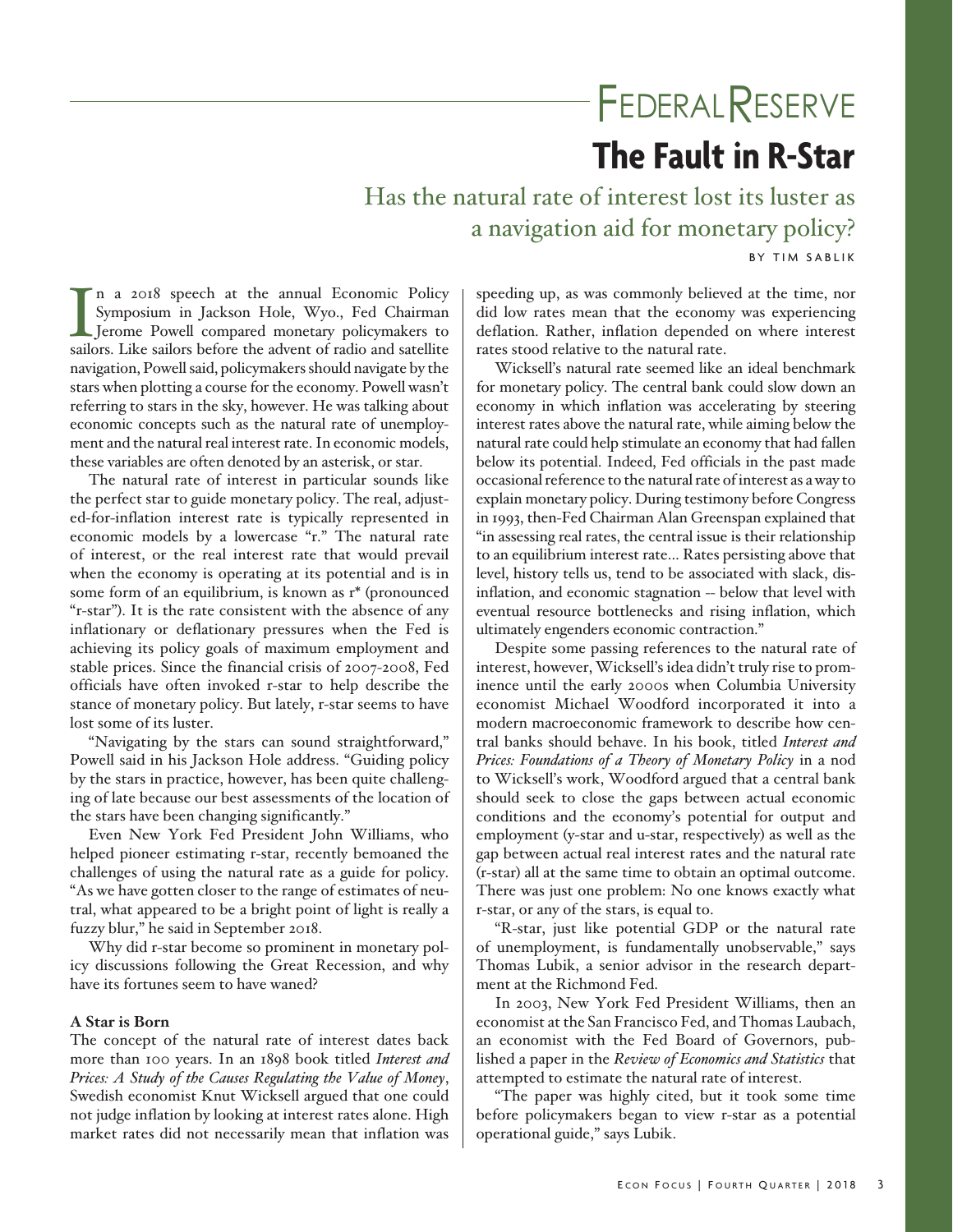#### **Finding R-Star**

The Lubik-Matthes Estimate of the Natural Rate of Interest



SOURCE: Thomas A. Lubik and Christian Matthes, "Calculating the Natural Rate of Interest: A Comparison of Two Alternative Approaches," Federal Reserve Bank of Richmond *Economic Brief* No. 15-10, October 2015.

From the perspective of monetary policymakers, a key problem was that estimates of r-star are highly uncertain. This can be seen in the r-star measure developed by Lubik and fellow Richmond Fed economist Christian Matthes. Their median estimate represents the most likely value of r-star, which was 1.56 percent at the end of 2018, but that estimate exists in a range of potential values. (See chart.) The inability to measure the natural rate of interest precisely seemed to limit its usefulness as a benchmark for setting monetary policy. But after the Great Recession, policymakers began to take a closer look at r-star.

#### **The New Normal**

Given the severity of the financial crisis of 2007-2008 and the recession that followed, it was not entirely surprising when the Fed dramatically reduced the federal funds rate to nearly zero. But as the crisis subsided and the economy slowly started to recover after 2009, interest rates remained near zero year after year. In part, this was because the Fed held the federal funds rate low to keep monetary policy accommodative during the recovery, but it was also the case that low inflation and weak economic conditions left little room for rates to rise.

"I think most people expected that as the economy rebounded, interest rates would also rebound. But that didn't happen," says Andrea Tambalotti, a vice president in the research and statistics group at the New York Fed. "So the question became: Why?"

The answer, it turned out, could be found in r-star. In previous decades, many economists assumed the natural rate of interest was fairly constant over time. But in the wake of the Great Recession, new estimates by Laubach and Williams pointed to a dramatic collapse in the value of r-star, from 2.5 percent to less than 1 percent.

"It became pretty clear that r-star, at least in the short run and possibly even in the long run, may not be constant," says Marco Del Negro, also a vice president in the research and statistics group at the New York Fed.

Alongside Tambalotti and other New York Fed

colleagues, Del Negro developed estimates for the natural rate of interest to complement the earlier work by Laubach and Williams. Around the same time, Lubik and Matthes in Richmond also developed their alternative methodology to estimate r-star. All of these estimates pointed to the same trend: The natural rate of interest had fallen dramatically since the financial crisis of 2007-2008, continuing a trend that had started in the 1990s.

Fed officials stipulated that some of this decline was likely transitory. On Dec. 2, 2015, then-Chair Janet Yellen remarked that "the *neutral* nominal federal funds rate … is currently low by historical standards and is likely to rise only gradually over time." Two weeks later, when the Federal Open Market Committee (FOMC) voted to raise the federal funds rate for the first time since the Great Recession began, it noted that "the neutral short-term real interest rate was currently close to zero and was expected to rise only slowly as headwinds restraining the expansion receded," according to the minutes from the meeting. But estimates of r-star also pointed to a longer-run problem.

"The whole world was stuck at low interest rates long after the financial crisis had passed," says Tambalotti. "Researchers began looking at the work that John Williams and Thomas Laubach had done on r-star in the early 2000s. They realized that there was something unusual going on. It was not just the financial crisis. Something else was keeping interest rates low."

While monetary policy can influence short-term interest rates, economists believe that long-run interest rates are driven by forces outside the central bank's control. One such force is the demand for global savings. Before becoming chairman of the Fed, Ben Bernanke gave a speech in 2005 in which he talked about the "global saving glut." Increased global demand for safe assets, such as U.S. Treasuries, was bidding up their price and driving down interest rates, he said. As long-run interest rates remained low in the wake of the Great Recession, the global savings glut re-entered the policy discussion as a possible explanation. Economists also pointed to slowing productivity growth and aging populations in advanced economies as additional factors depressing r-star.

If changes in the global economy had caused a longer-run decline in r-star, then returning monetary policy to neutral might look quite different from past economic recoveries. In December 2016, when the FOMC raised the federal funds rate for only the second time since the financial crisis of 2007-2008, it signaled that the factors holding down interest rates might be long-lasting and outside of its control.

According to the minutes from that meeting, "Many participants expressed a view that increases in the federal funds rate over the next few years would likely be gradual in light of a short-term neutral real interest rate that currently was low — a phenomenon that a number of participants attributed to the persistence of low productivity growth, continued strength of the dollar, a weak outlook